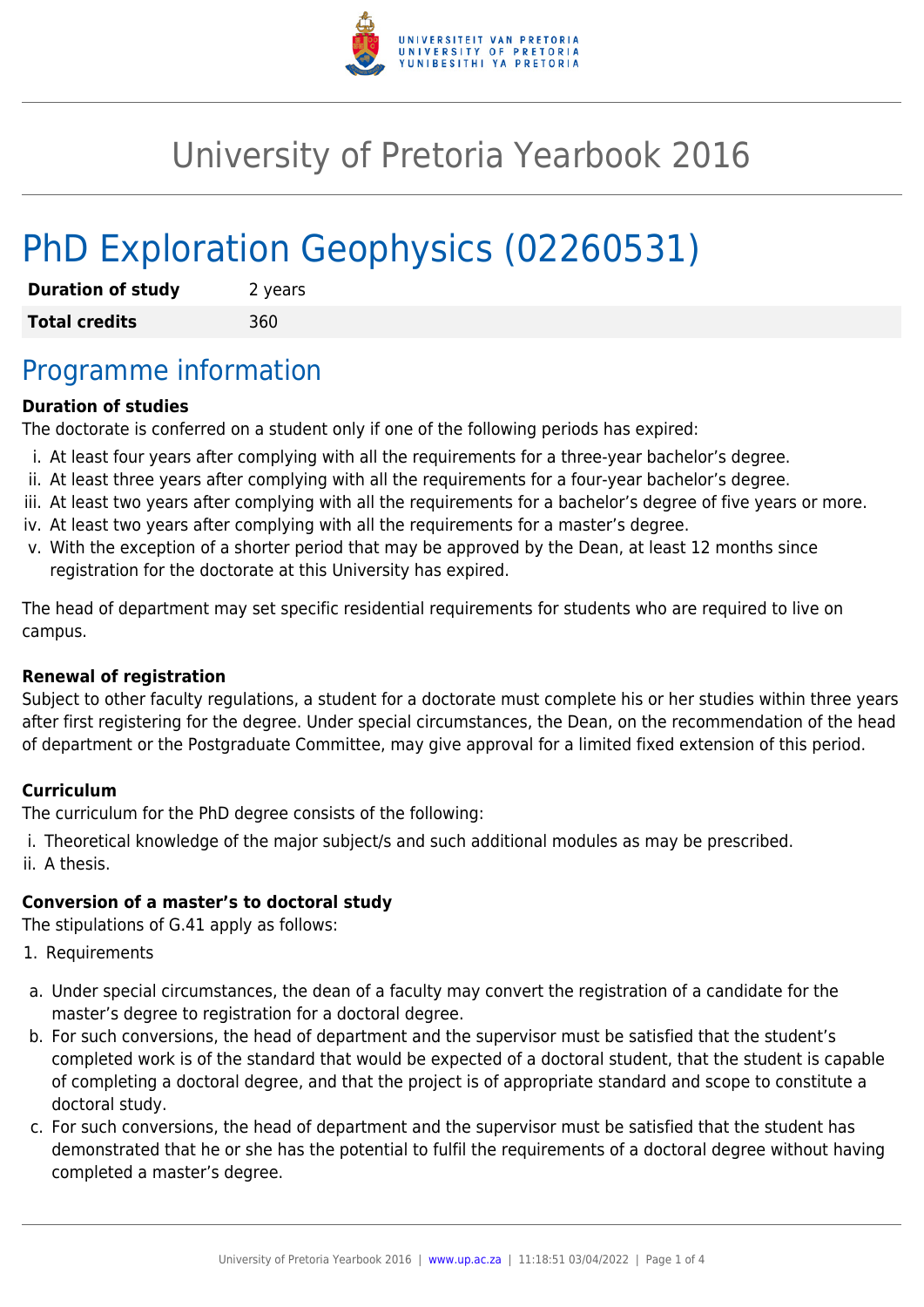

#### 2. Process

- a. Application for conversion may be submitted at any time during the course of study for the master's degree.
- b. The application for the conversion must include the following documentation:
- i. A detailed progress report by the candidate of the work completed for the master's project. The report must provide proof that the results obtained thus far are of such a standard and scientific significance that they justify conversion to a doctoral project. The report should include details of presentations made at conferences and of material that has been submitted for publication and/or published.
- ii. A detailed proposal for the intended doctoral project, written by the candidate, including the objectives of the project.
- iii. A recommendation by the supervisor with specific comments on the ability of the applicant as a potential doctoral candidate as well as the feasibility of the conversion, especially with regard to the information provided by the candidate in his/her reports (items (i) and (ii)).
- iv. A recommendation by the head of department, if he or she is not the supervisor, in which the ability of the candidate as a potential doctoral candidate is confirmed.
- v. If the dean considers it advisable for the faculty, the candidate may be required to present a seminar to the department in support of the application. In this case, the head of department should include a report on this in his or her recommendation.
- c. The application of the candidate, together with the reports and recommendations, is submitted for consideration to the dean, (who may delegate to the Chairperson of the Faculty Postgraduate Committee) for approval. The decision should be submitted to the Faculty Board for approval.

#### **General**

Candidates are required to familiarise themselves with the General Regulations regarding the maximum duration of study and the requirements to submit an article/s for publication.

## Admission requirements

In addition to the requirements of General Regulations G.1.3 and G.62 an appropriate MSc degree is a prerequisite for admission to PhD studies. Additional requirements and conditions can be specified by the Dean on the recommendation of the head of department and the supervisor.

### Examinations and pass requirements

- i. Consult the General Regulations that apply to the calculation of marks.
- ii. In order to obtain the PhD degree the candidate must:
- pass the examinations and the prescribed modules, as determined in the study programme;
- pass the thesis: and
- pass the final examination on the thesis and general subject knowledge.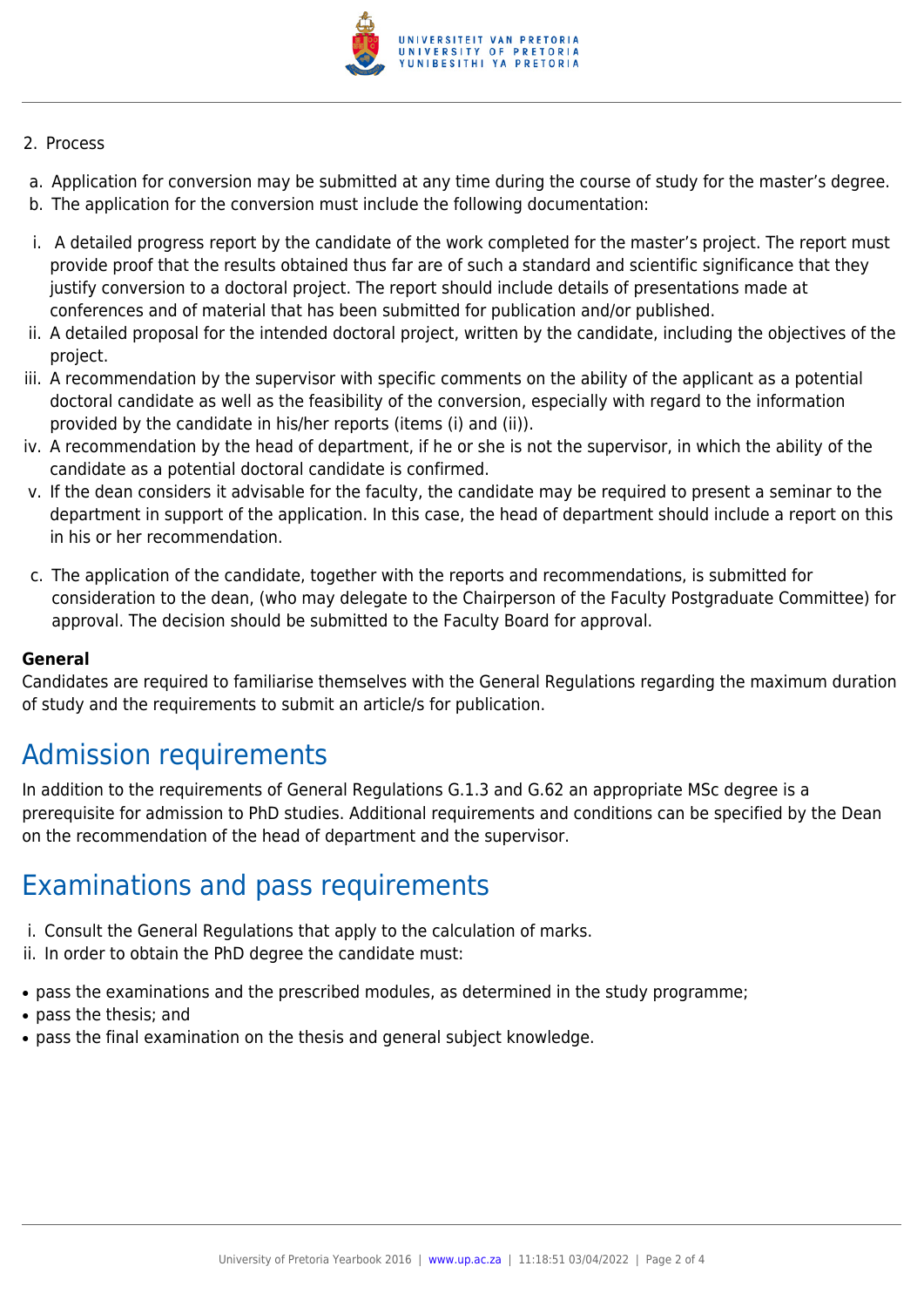

## Curriculum: Year 1

**Minimum credits: 360**

### **Core modules**

[Thesis: Exploration geophysics 990](https://www.up.ac.za/yearbooks/2016/modules/view/EGF 990) (EGF 990) - Credits: 360.00